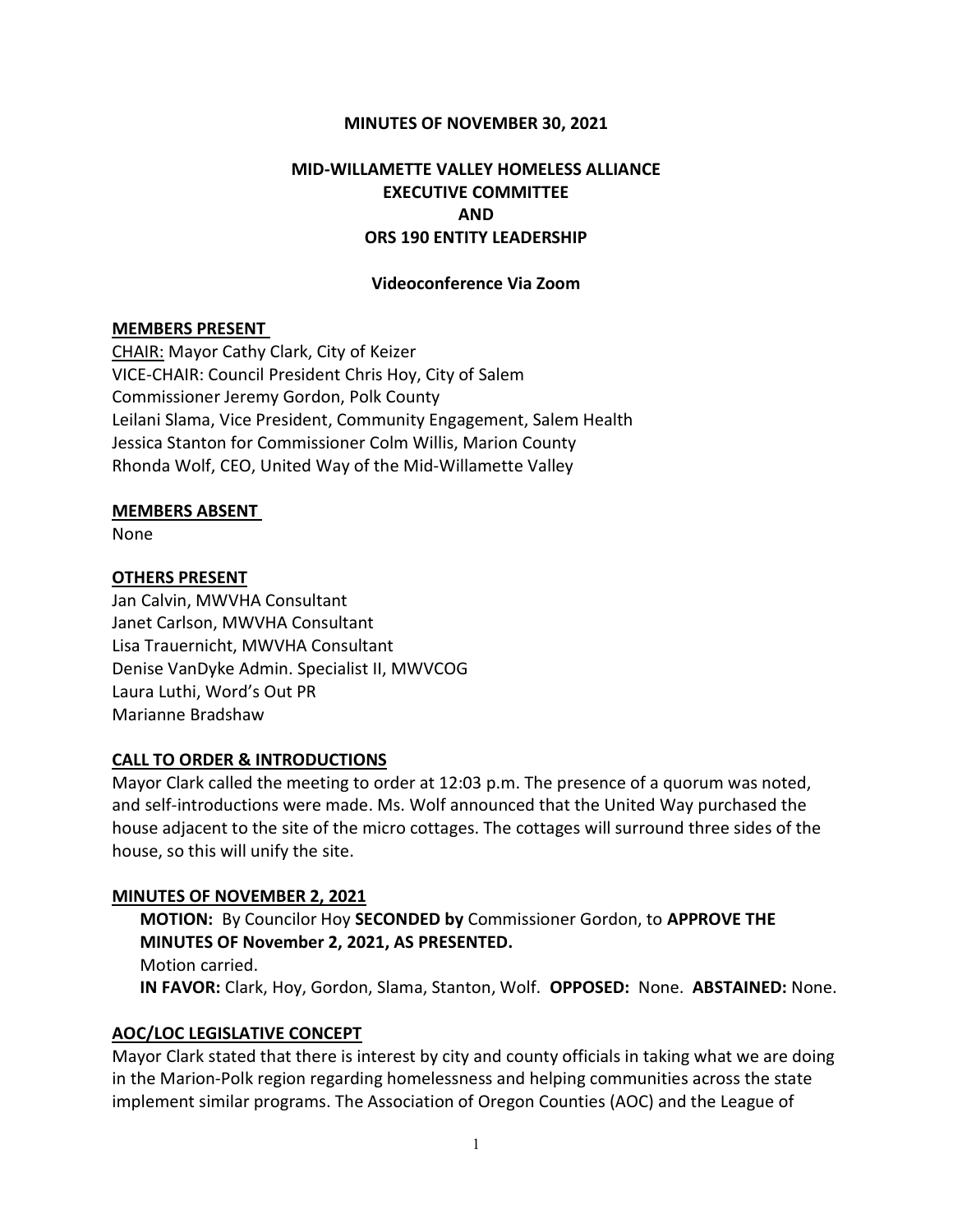Oregon Cities (LOC) have been working on a legislative concept that would fund an office of homelessness services in five pilot sites. Commissioner Gordon said he has been talking with leaders in Polk County. Ms. Stanton said that Marion County is open to explore the idea, and she will make sure that Marion County coordinates with Ms. Carlson and Commissioner Gordon. Councilor Hoy said that there is interest from the City of Salem, but the city does not want to compete, should a regional proposal be developed. He added that he would love to see additional cities build opportunities that they are not currently able to afford with their budgets. Commissioner Gordon said that if Polk County were granted one of the projects, his plan would tie it into the Continuum of Care to augment existing efforts and fill gaps in rural and BIPOC-related work.

Ms. Carlson asked if committee members had considered the ORS 190 Entity applying as a regional government entity? Commissioner Gordon said he would be meeting with Polk County city leaders later today and will report back to Mayor Clark and Ms. Carlson afterwards. The deadline to submit a letter of intent is December 10. This would be a two-year pilot, and projects will need to be sustainable after the two-year period. Ms. Carlson was asked to add consideration of a letter of intent to the board agenda as a possible action item.

## DECEMBER JOINT BOARD AGENDA

Mayor Clark and Ms. Carlson reviewed the draft board meeting agenda. Highlights include:

- The Youth Action Board's (YAB) proposed appointment process will be ready for the board meeting. The process and application form will be reviewed at the YAB meeting on December 6. A final draft application form and appointment process outline will be included in the final agenda packet.
- The YAB charter update includes allowing members to take a leave of absence, with notification through an alternate communication method for situations where the youth may not be able to communicate directly.
- Under ORS 190 Entity business, there is a proposal to approve a contract with Marianne Bradshaw to coordinate the Youth Homelessness Demonstration Program (YHDP). Her background information is included in the agenda packet. Ms. Bradshaw introduced herself and noted that she was involved with the Willamette University PACE team's equity work with the Alliance. She said she self-identifies as a data nerd and as a mentor. She has observed a couple of the YAB meetings, recognizes that she has things to learn, and is amazed by the energy and enthusiasm exhibited by the YAB members. She said that the youth are the experts in this experience. She will also serve as a project manager for the YHDP and give tools to the youth that they can use. The contract with Ms. Bradshaw is for one year because it is supported by a one-year planning grant. There is the possibility to extend the contract, should a second planning grant be approved by HUD.
- The agenda includes approval of a second e-amendment for the ESG-CV grant contract with Oregon Housing & Community Services (OHCS). However, there may only be descriptive documents available at the meeting, as OHCS staff said there would likely be delays in providing the e-amendment form. Staff expressed a preference to include approval of the e-amendment on the December agenda so that ESG-CV partners may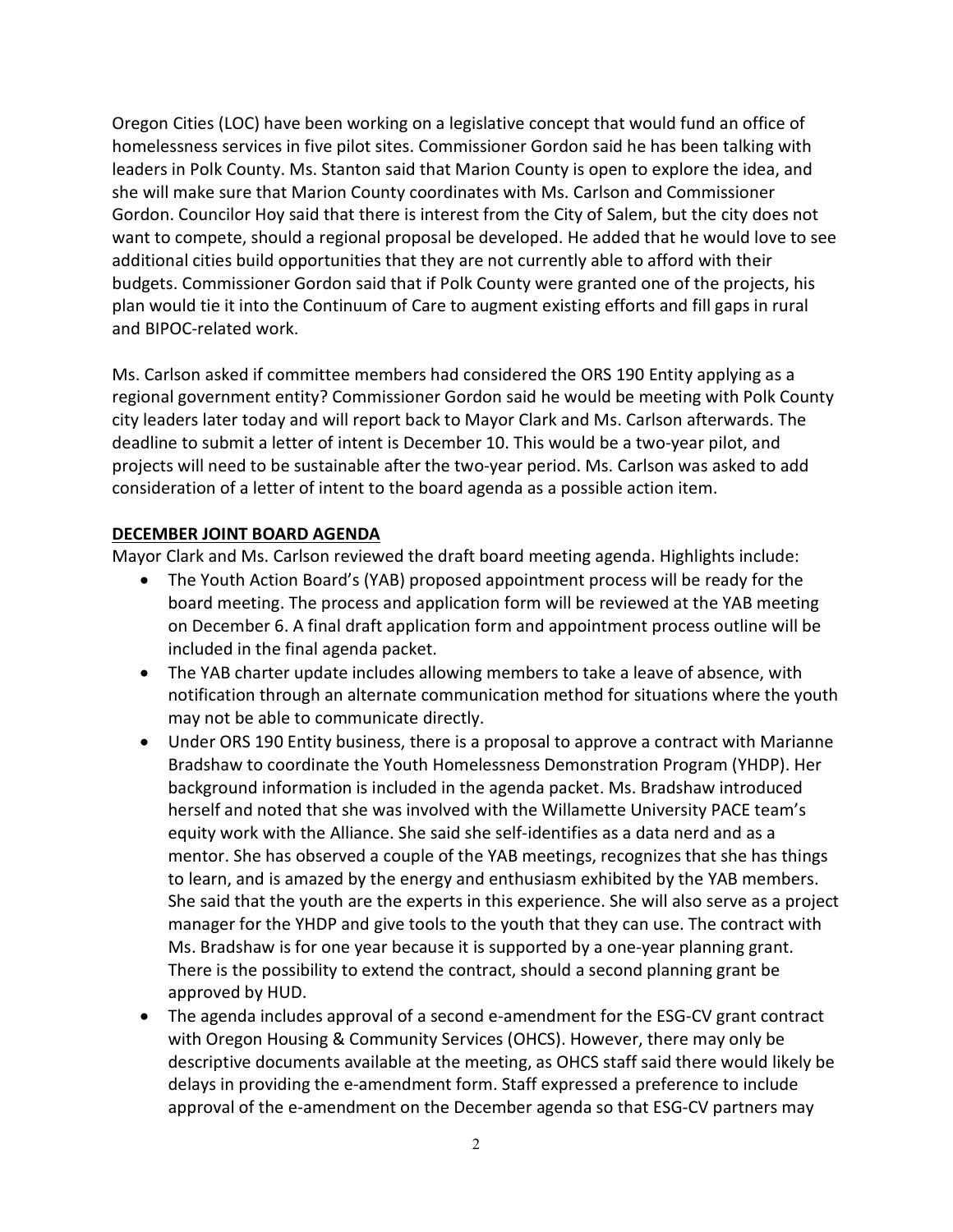use the revised budget right away. OHCS informed staff that the budget changes would be operational within two weeks.

- The HMIS participation agreement is a tentative item, as OHCS is waiting on document review by the Oregon Department of Justice.
- The ORS 190 Entity's agreement for legal services with Peter Stoloff expired on June 30. Ms. Carlson contacted Mr. Stoloff and he stated that he would be willing to renew the contract. However, his hourly rate has increased from \$400 to \$425 per hour, and he invited Ms. Carlson to consider alternatives. Ms. Carlson explored two additional alternatives. The first is to use MWVCOG's attorney for legal services, which is already listed in the intergovernmental agreement scope of work. The current rate for legal services through MWVCOG is \$170 per hour. Ms. Carlson met with Executive Director Scott Dadson and Attorney Bill Monahan, who said he could provide general legal counsel, but could not provide legal advice on specialized issues, such as health care and housing, nor would he represent the ORS 190 Entity should there be counsel needed for litigation. For backup and specialized services, Ms. Carlson suggested asking Mr. Stoloff to serve in a more limited capacity. Ms. Carlson also considered other firms that specialized in governmental law and contacted Harrang Long for a quote. Harrang Long's rate would be about \$300 per hour. There was consensus that MWVCOG's attorney providing general counsel would be the preferred option. Chair Clark suggested that Harrang Long provide backup and specialized legal counsel. Ms. Carlson said she would check with Harrang Long to see if they would be willing to serve in a more limited capacity.
- The final ORS 190 Entity business item is to accept \$75,200 from Marion County to support rural issues. Ms. Carlson explained that after accepting the funds, the board would need to approve a plan on how the funds would be spent.

# MOTION: By Commissioner Gordon, SECONDED by Councilor Hoy, to APPROVE THE AGENDA FOR DECEMBER 9, 2021, AS DISCUSSED.

Motion carried.

IN FAVOR: Clark, Hoy, Gordon, Slama, Stanton, Wolf. OPPOSED: None. ABSTAINED: None.

## COMMITTEE CHAIR STANDING AGENDA ITEM

Ms. Calvin reported that Kim Parker-Llerenas will not be available for reappointment as Collaborative Committee co-chair when her term expires in February. Ian Dixon-McDonald will be confirming whether he will be available for reappointment. The Alliance board appoints Collaborative Committee co-chairs, based on nominations from the Collaborative Committee.

Ms. Trauernicht reported that the Performance and Evaluation Committee will be chaired solely by Josie Silverman-Mendez. Ms. Trauernicht is working on training for the PE Committee.

Ms. Slama asked if there were results released yet for the 2021 Point-in-Time (PIT) Count? Ms. Calvin explained that data issues are still being unraveled. The 2020 and 2021 PIT Count information available are only for sheltered, and not for unsheltered, persons, even though the unsheltered persons were counted and the information was submitted through the Counting